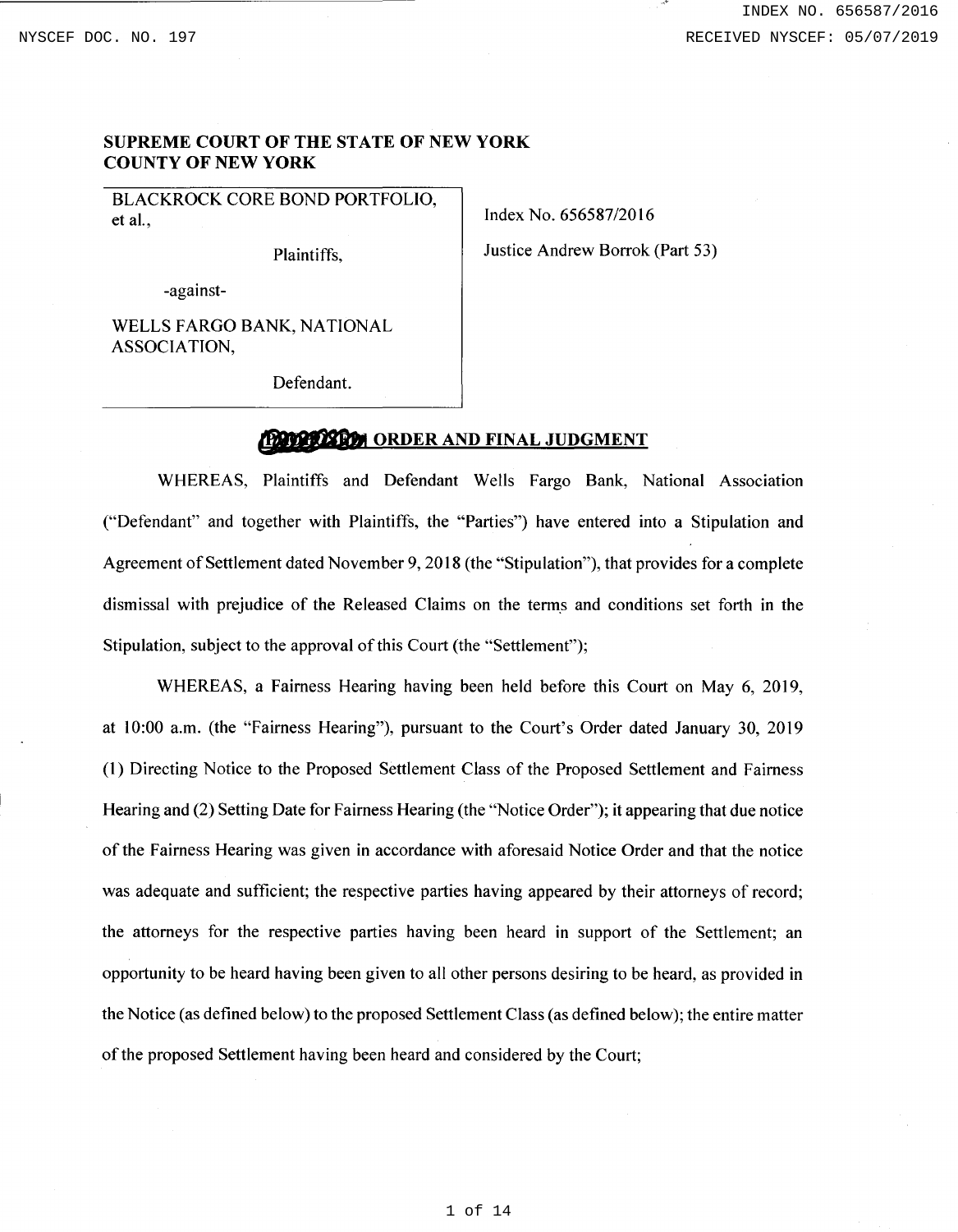### IT IS HEREBY ORDERED, ADJUDGED AND DECREED as follows:

1. Incorporation. The Stipulation and the exhibits annexed thereto are incorporated herein by reference as though fully set forth in this Order. Unless otherwise defined in this Judgment, the capitalized terms herein shall have the same meaning set forth in the Stipulation.

2. Findings Regarding Jurisdiction. The Court finds that it has jurisdiction over the subject matter of the above-captioned action (hereinafter, the "Action"), all Parties to the Action, and all Settlement Class Members.

3. Certification of Settlement Class. For purposes of effectuating the Settlement only and for no other purpose, the Action is certified as a class action pursuant to New York Civil Practice Law and Rules ("CPLR") 901, *et seq.*, on behalf of a settlement class of Plaintiffs and all other persons or entities who purchased or otherwise acquired a beneficial interest in a security issued from the Trusts and (i) hold on the date on which the Court enters an order finally approving the Settlement or (ii) held at any time on or after June 18, 2014, but no longer hold as of the date on which the Court enters an order finally approving the Settlement (herein, the "Class" or "Settlement Class"). Excluded from the Class are Defendant, the Originators, the Sellers, the Master Servicers and the Servicers to the Trusts, and their officers and directors, their legal representatives, successors or assigns, and any entity in which they have or had a controlling interest; provided, however, that Wells Fargo is not excluded from the Class to the extent that Wells Fargo holds Certificates in the Trusts as assets in its capacity as a trustee or indenture trustee (or similar capacity) for the benefit of third-party investors. Also excluded from the Class are IKB International, S.A., IKB Deutsche Industriebank A.G., and the plaintiffs or any entity a court determines to be the proper plaintiff(s) in the following actions: (i) *Royal Park Investments SA/NV v. Wells Fargo Bank, NA.,* Case No. 14-cv-9764 (S.D.N.Y.); (ii) *National Credit Union*  Administration Board, et al. v. Wells Fargo Bank, N.A., Case No. 14-cv-10067 (S.D.N.Y.), as to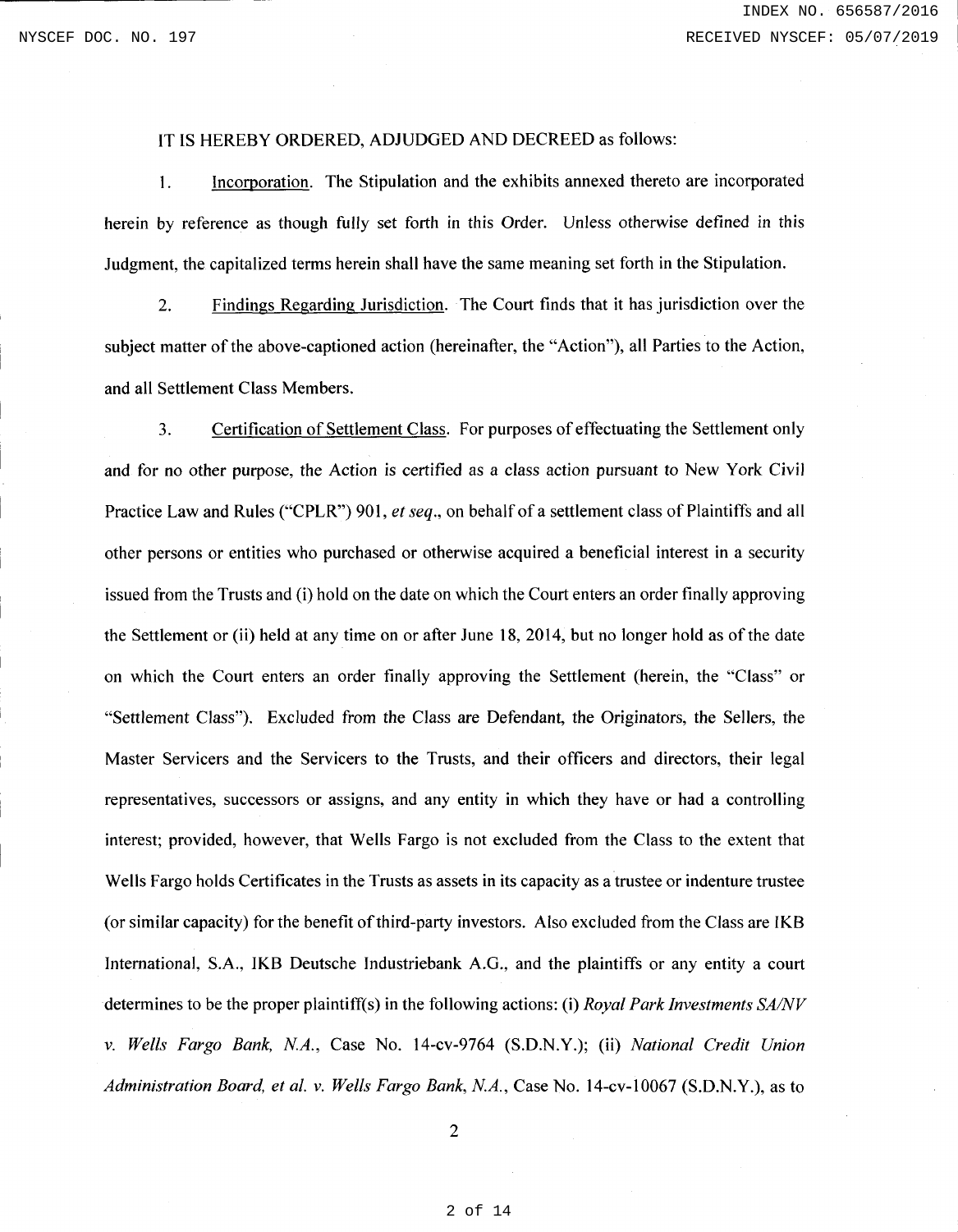the Trusts at issue in that action; (iii) *Phoenix Light SF Limited, et al. v. Wells Fargo Bank, N.A.,*  Case No. 14-cv-10102 (S.D.N.Y.); (iv) *CommerzbankA.G. v. Wells Fargo Bank, N.A.,* Case No. 15-cv-10033 (S.D.N.Y.); and (v) the persons and entities listed on Exhibit 1 hereto who or which are excluded from the Settlement Class pursuant to their Requests for Exclusion.

4. Findings Regarding Certification of the Settlement Class. The Court finds that, based upon the record, and solely for purposes of effectuating the Settlement and for no other purpose, each of the prerequisites to a class action set forth in CPLR 901-02 and applicable case precedent has been satisfied and the Action has been properly maintained in accordance with such provisions. Specifically, this Court finds that (a) Settlement Class Members are so numerous that joinder of all members, whether otherwise required or permitted, is impracticable; (b) there are questions of law or fact common to the Settlement Class which predominate over any questions affecting only individual members; (c) the claims of Plaintiffs are typical of the claims of the Settlement Class; (d) Plaintiffs and Plaintiffs' Counsel can fairly and adequately represent and protect the interests of the Settlement Class; and (e) a class action is superior to other available methods for the fair and efficient settlement of the Action, considering the interests of the Settlement Class Members in individually controlling the prosecution of separate actions, the impracticality or inefficiency of prosecuting separate actions, the extent and nature of any litigation concerning the Action already commenced by Settlement Class Members, the desirability or undesirability of continuing the litigation of these claims in this particular forum, and the difficulties likely to be encountered in the management of a class action.

5. Certification of Settlement Class Representatives and Class Counsel. For the purposes of effectuating this Settlement only and for no other purpose, the Court hereby designates Plaintiffs as the representatives of the Settlement Class and appoints Plaintiffs' Counsel, Bernstein Litowitz Berger & Grossmann LLP, as Class Counsel for the Settlement Class.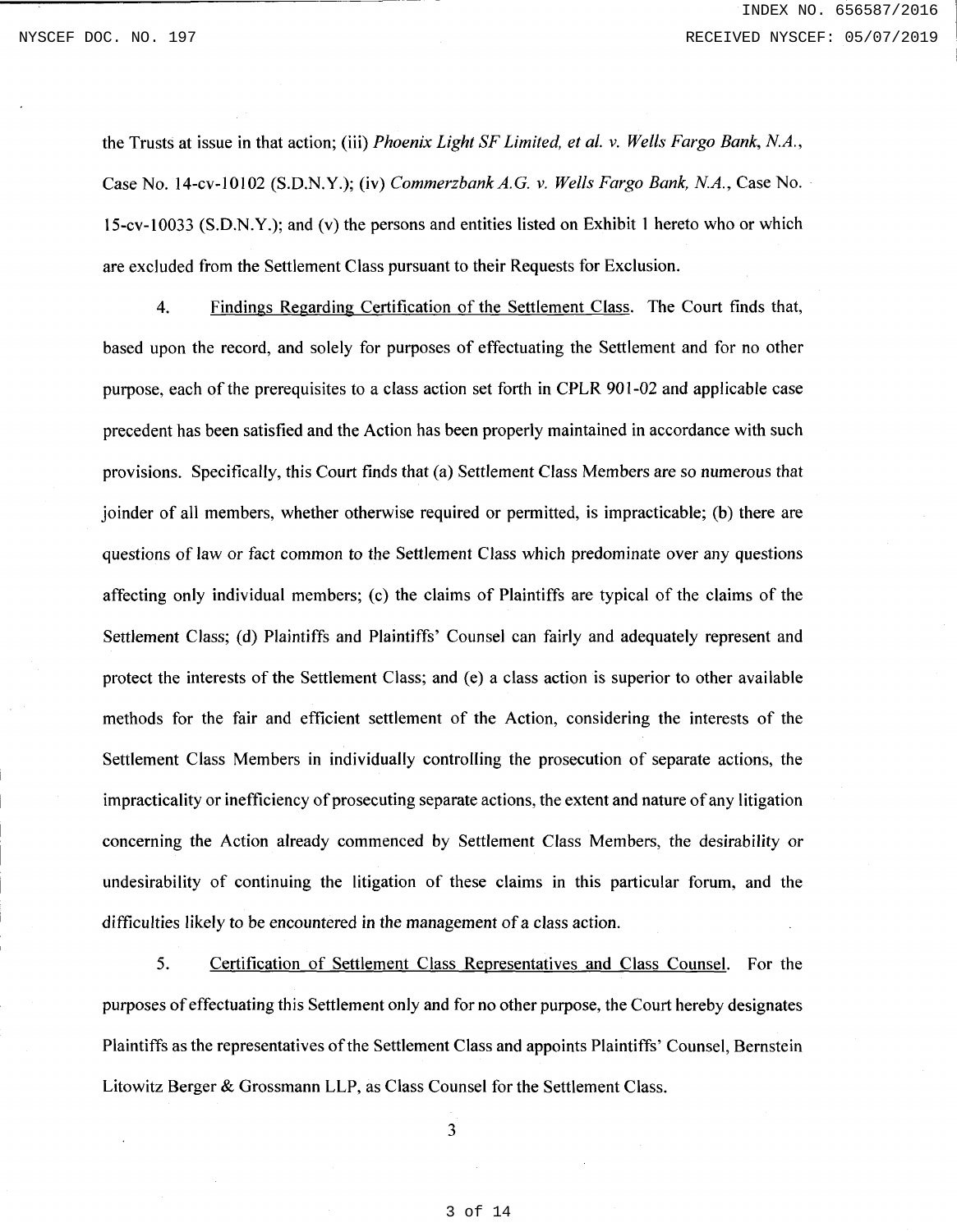6. Findings Regarding Notice. The Court finds that the dissemination of the Notice of Pendency of Class Action, Proposed Settlement and Fairness Hearing and Right to Appear (the "Notice") and the publication of the Summary Notice were implemented in accordance with the Notice Order; proof of the dissemination of the Notice to the Settlement Class has been filed with the Court; and full opportunity to be heard has been offered to all Parties, Settlement Class Members, and persons in interest. The form and manner of the Notice is hereby determined to have constituted the best notice practicable under the circumstances, that was reasonably calculated, under the circumstances, to apprise Settlement Class Members of (i) the pendency of the Action; (ii) the effect of the proposed Settlement (including the Releases and Released Claims thereunder); (iii) Plaintiffs' Counsel's motion for an award of attorneys' fees and reimbursement of Litigation Expenses; (iv) their right to object to any aspect of the Settlement, the Plan of Allocation, and/or Plaintiffs' Counsel's motion for attorneys' fees and reimbursement of Litigation Expenses; (v) their right to exclude themselves from the Settlement Class; and (vi) their right to appear at the Fairness Hearing; constituted due, adequate, and sufficient notice to all persons and entities entitled to receive notice of the proposed Settlement; and fully satisfies the requirements of due process, the CPLR (including CPLR 904), and applicable case precedent.

7. Settlement Class Bound. Due and adequate notice ofthe proceedings having been given and a full opportunity having been offered to the Settlement Class Members to participate in the Fairness Hearing or object to the Settlement, it is hereby determined that all Settlement Class Members and their successors and assigns (including but not limited to persons or entities that purchase or otherwise acquire any of the Certificates from any of the Plaintiffs or Settlement Class Members or their direct or indirect successors on or after the deadline for submitting Requests for Exclusion) are properly bound by this Order and Final Judgment.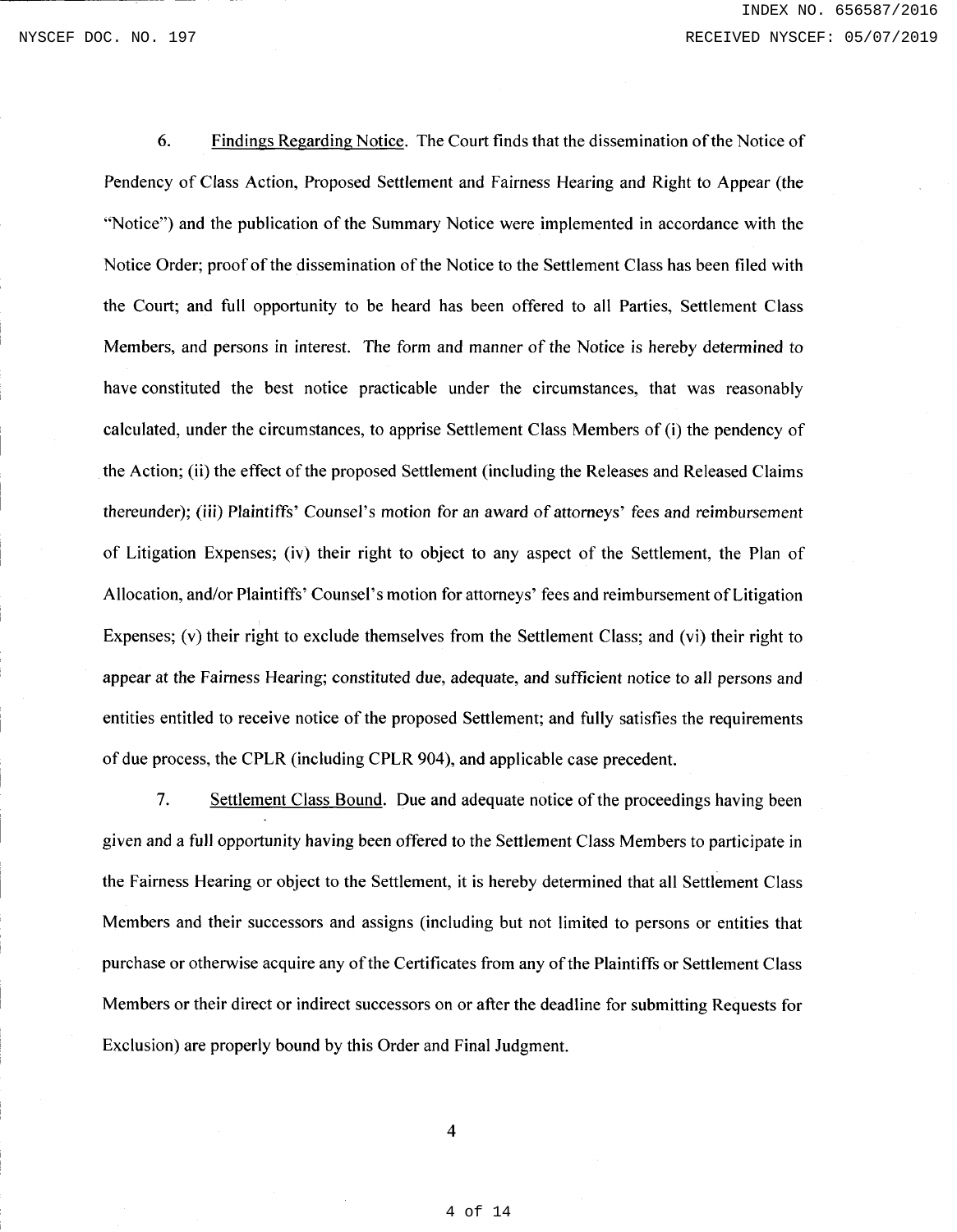8. Findings Regarding Settlement Fairness. Pursuant to, and in accordance with the CPLR and applicable case precedent, after considering the Plaintiffs' and Settlement Class Members' likelihood of success on the merits, the extent of support from the Parties, the judgment of counsel, the presence of bargaining in good faith, and the nature of the issues of law and fact, this Court hereby fully and finally approves the Settlement set forth in the Stipulation in all respects (including, without limitation: the amount of the Settlement; the Releases and Released Claims provided for therein; and the dismissal with prejudice of all Claims asserted against Defendant and Plaintiffs in the Action), and finds that the Settlement is, in all respects, fair, reasonable, and adequate to the Settlement Class. The Court further finds that the Settlement set forth in the Stipulation is the result of arm's-length negotiations between experienced counsel representing the interests of sophisticated institutional Parties. The Court further finds that the record is sufficiently developed and complete to have enabled the Parties to have adequately evaluated and considered the strengths and weaknesses of their respective litigation positions, and the risks of further litigation. There were two objections to the Settlement that have been resolved by the Parties and withdrawn pursuant to stipulations filed jointly by the Parties and the objectors. To the extent any objections remain, they are found to lack merit and are overruled. Accordingly, the Settlement embodied in the Stipulation is hereby approved in all respects. The Parties are directed to implement, perform, and consummate the Settlement in accordance with the terms and provisions contained in the Stipulation.

9. Dismissal with Prejudice. The Action and all of the claims asserted against Defendant in the Action by Plaintiffs and the other Settlement Class Members are hereby dismissed in their entirety with prejudice. The Parties shall bear their own costs and expenses, except as otherwise ordered by the Court on any application for an award of attorneys' fees or Litigation Expenses payable from the Settlement Fund, as provided in the Stipulation.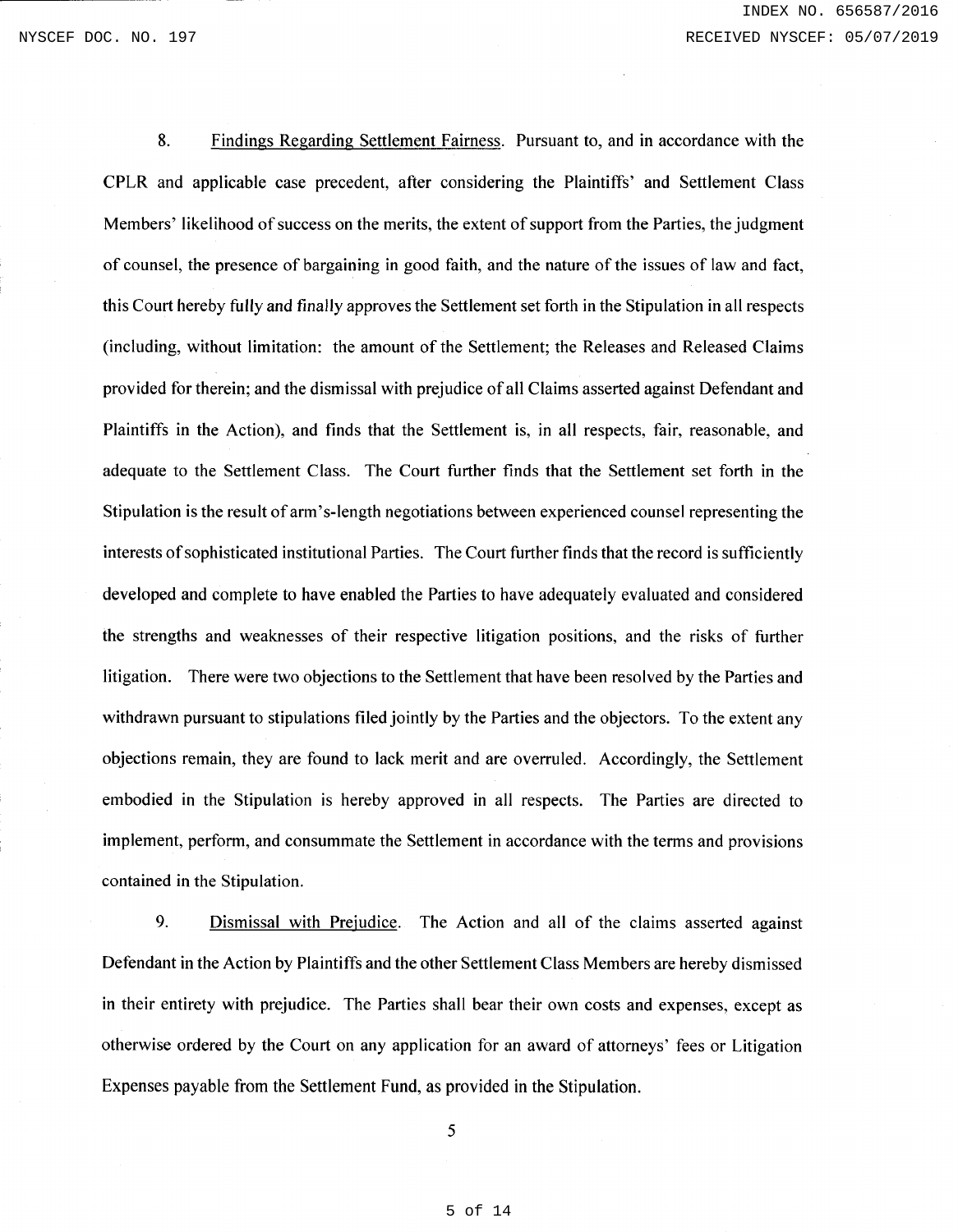10. Successors and Assigns. The terms of the Stipulation and of this Judgment shall be forever binding on, and inure to the benefit of, the Parties and all Settlement Class Members (regardless of whether or not any individual Settlement Class Member submits a Claim Form or seeks or obtains a distribution from the Net Settlement Fund), as well as their respective successors and assigns (including but not limited to persons or entities that purchase or otherwise acquire any of the Certificates from any of the Plaintiffs or Settlement Class Members or their direct or indirect successors on or after the deadline for submitting Requests for Exclusion). The persons and entities listed on Exhibit I hereto are excluded from the Settlement Class pursuant to request and are not bound by the terms of the Stipulation or this Judgment.

11. Releases. The Releases set forth in paragraphs  $6 - 13$  of the Stipulation (the "Releases"), together with the definitions contained in paragraph 1 of the Stipulation relating thereto, are expressly incorporated herein in all respects. The Releases are effective as of the date the Court enters this Order of final approval of the Settlement and shall fully and finally release any and all Defendant's Released Claims against Plaintiffs, Plaintiffs' Releasees, and the Settlement Class Members, and any and all Plaintiffs' Released Claims against Defendant and Defendant's Releasees. Accordingly, this Court orders that:

(a) Upon this final approval of the Settlement by the Court, Plaintiffs, Plaintiffs' Releasees, and each of the Class Members, on behalf of themselves, their heirs, executors, administrators, predecessors, successors, and assigns, will fully, finally and forever release, relinquish, waive, discharge and dismiss each and every one of Plaintiffs' Released Claims, and shall forever be enjoined from pursuing any or all Settled Claims against Defendant and any of Defendant's Releasees, whether directly or indirectly, whether on their own behalf or otherwise, and regardless of whether or not such Class Member executes and delivers a Proof of Claim Form. The release of the Settled Claims against Defendant and any of Defendant's Releasees applies to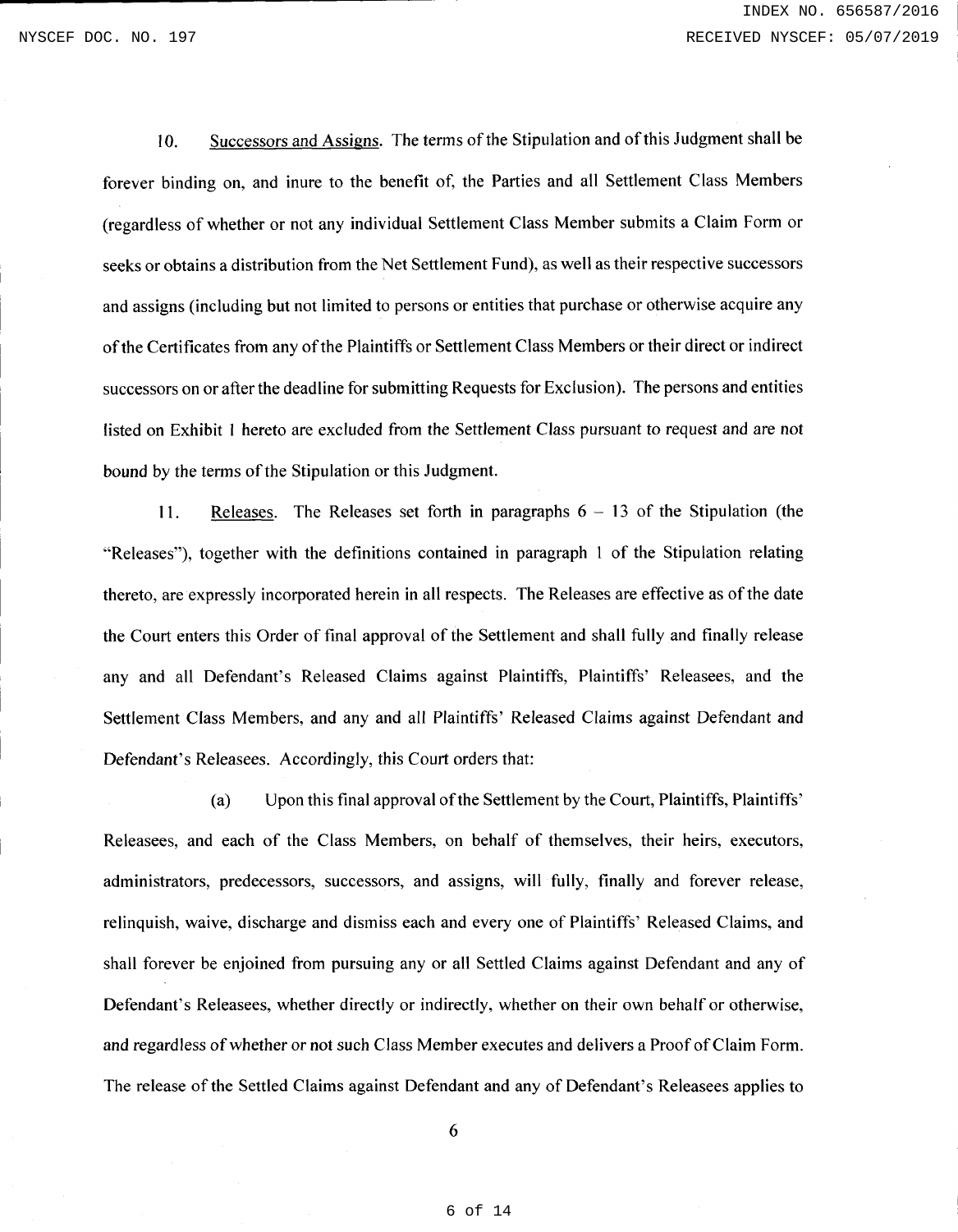the Certificates and will bind and include any future purchasers or acquirers of securities, notes, or interests of any kind in the Trusts from Plaintiffs, Plaintiffs' Releasees, and Settlement Class Members with respect to such securities, notes, or interests of any kind in the Trusts. Without waiver of any position or argument regarding the applicability of any particular statutory provision, the Releases contained in this Settlement shall apply to and release any and all Settled Claims against Defendant and Defendant's Releasees regardless of when such Claims accrued, including any and all Claims transferred to the Plaintiffs, Plaintiffs' Releasees, and Settlement Class Members pursuant to any agreement or by operation of any applicable law, including but not limited to, N.Y. Gen. Oblig. Law§ 13-107;

(b) Upon this final approval of the Settlement by the Court, the Defendant and Defendant's Releasees, on behalf of themselves, their heirs, executors, administrators, predecessors, successors and assigns, shall be deemed to have released, relinquished, waived, discharged and dismissed each and every one of the Defendant's Released Claims, and shall forever be enjoined from asserting, prosecuting, or pursuing, whether directly, indirectly, or derivatively, alone or in conjunction with others, any or all of the Settled Claims against the Released Parties;

(c) This Settlement is in good faith, consistent with and pursuant to N.Y. Gen. Oblig. Law  $\S$  15-108(b) and any similar provisions of law in any other jurisdiction, and releases all Claims for contribution, indemnification, and similar causes of action against the Defendant and Defendant's Releasees related to the Plaintiffs' Released Claims; and

(d) This Release shall not apply to any person or entity listed on Exhibit hereto, and nothing herein shall preclude Defendant from establishing trust reserve accounts for other Trusts terminated prior to or after the date this Order is entered.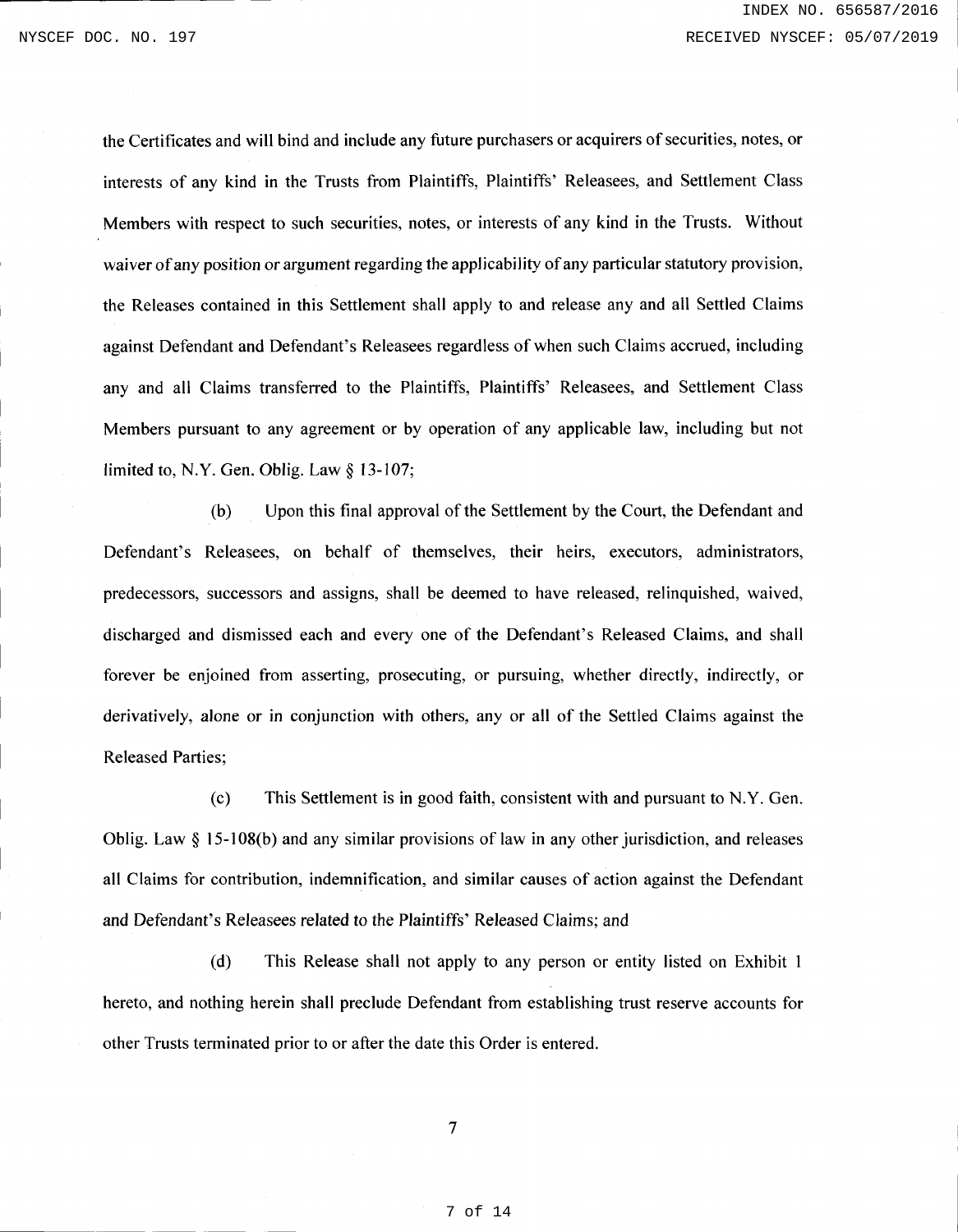12. Unknown Claims Released. With respect to any and all Settled Claims, Plaintiffs, Defendant, and their Releasees expressly waive, and each Class Member shall be deemed to have waived, and by operation of the Judgment shall have expressly waived, to the fullest extent permitted by law, any and all provisions, rights, and benefits conferred by Cal. Civ. Code§ 1542, and any law of any state or territory of the United States, or principle of common law, or the law of any foreign jurisdiction, that is similar, comparable or equivalent to Cal. Civ. Code  $\S$  1542, which provides:

A general release does not extend to claims which the creditor or releasing party does not know or suspect to exist in his or her favor at the time of executing the release and that, if known by him or her, would have materially affected his or her settlement with the debtor or released party.

The Parties acknowledge that they and their Releasees hereafter may discover facts in addition to or different from those that they now know or believe to be true with respect to the subject matter of the Claims and rights released in this Settlement. Nevertheless, they intend for the Releases set forth in the Settlement to be extended to, and the Releases with this Order are extended to, all Claims and rights encompassed therein, whether known, unknown, suspected, unsuspected, concealed, hidden, accrued, unaccrued, contingent, or non-contingent.

13. Enforcement. Notwithstanding paragraphs 11-12 above, nothing in this Judgment shall bar any action by any of the Parties to enforce or effectuate the terms of the Stipulation or this Judgment.

14. Administration of Settlement. The Claims Administrator shall administer the Settlement in accordance with the provisions of the Stipulation and of the Notice Order. After the Effective Date has occurred and the claims administration process has been completed, Plaintiffs shall move the Court for an order (i) approving the Claims Administrator's administrative determinations concerning the acceptance and rejection of claims and approving any fees and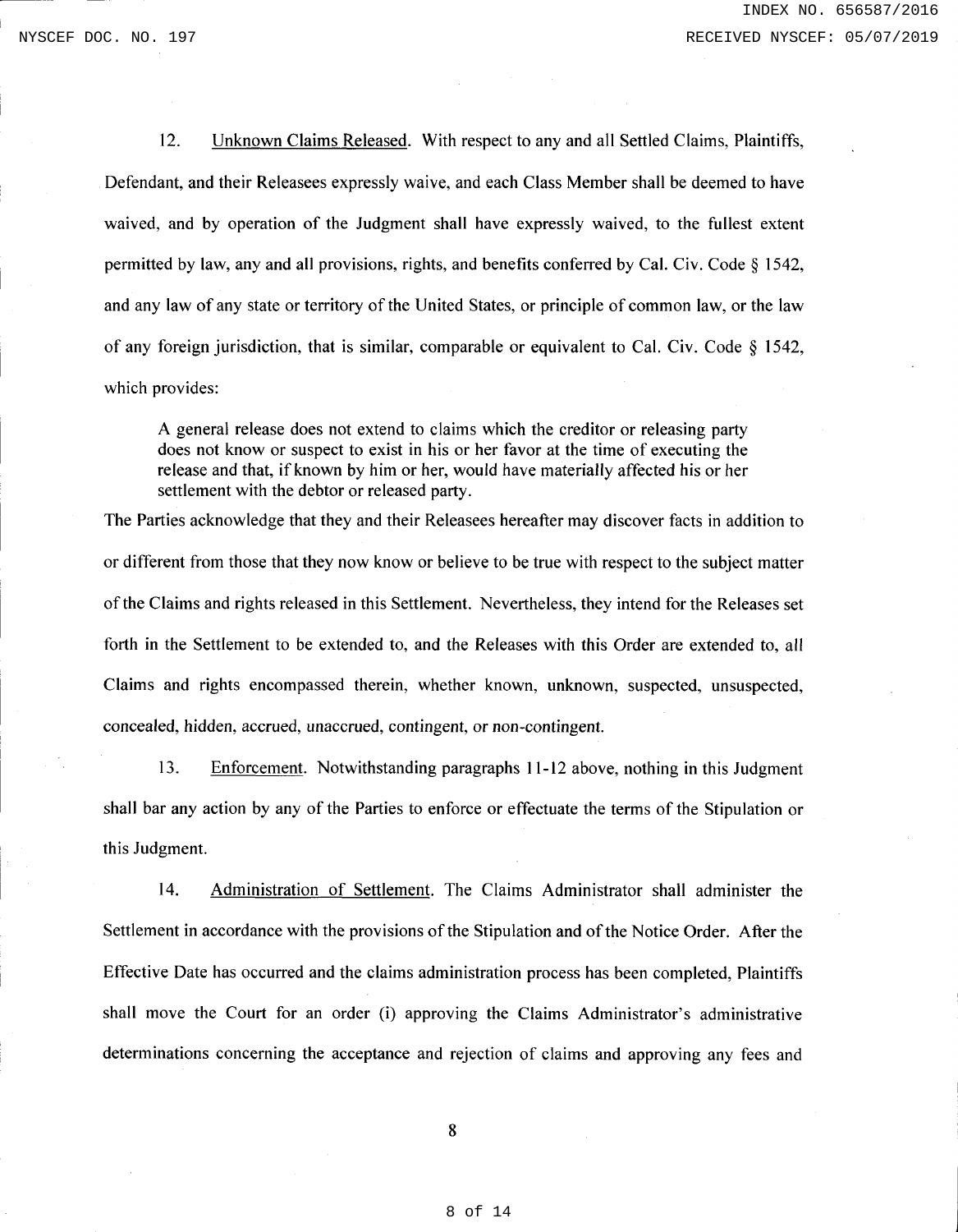expenses not previously applied for, including the fees and expenses of the Claims Administrator; and (ii) directing that the Net Settlement Fund be distributed from the Escrow Account.

15. Distributions Final and Conclusive. Payment pursuant to the Class Distribution Order shall be final and conclusive against any and all members of the Settlement Class. All Settlement Class Members who do not submit Proof of Claim Forms or whose claims on their Proof of Claim Forms are not approved by the Court for payment shall be barred from participating in distributions from the Net Settlement Fund, but otherwise shall be bound by all of the terms of the Stipulation and the Settlement, including the terms of this Judgment and the Releases and injunctions provided for herein and therein, and will be permanently barred and enjoined from commencing, instituting, prosecuting, or continuing to prosecute any action against Defendant and any and all Defendant's Releasees with respect to any and all of the Settled Claims.

16. No Liability of Defendant and Defendant's Releasees. Neither Defendant nor Defendant's Releasees shall have any responsibility for, or liability relating to: (i) provision of Notice, any distribution or redistribution of the Notice and Claim Form, or the publication of the Publication Notice; (ii) the establishment or administration of the Plan of Allocation; (iii) the establishment, maintenance, administration, or distribution of the Settlement Fund, the Net Settlement Fund, or the Escrow Account (other than Defendant's obligation to deposit the Settlement Fund into the Escrow Account); (iv) the award or payment of attorneys' fees or Litigation Expenses; (v) the receipt, review, determination, approval, disapproval, administration, calculation, or payment of claims on Proof of Claim Forms; (vi) the payment or withholding of Taxes or any failure thereof; (vii) any tax consequences to the Trusts or certificateholders caused by the distribution of the Net Settlement Fund; (viii) the fact that the distribution of the Settlement Fund is occurring outside of the Trusts and will not be reflected on the books and records of the Trusts;  $(ix)$  the administration of the Settlement;  $(x)$  any trading on the Certificates by Plaintiffs in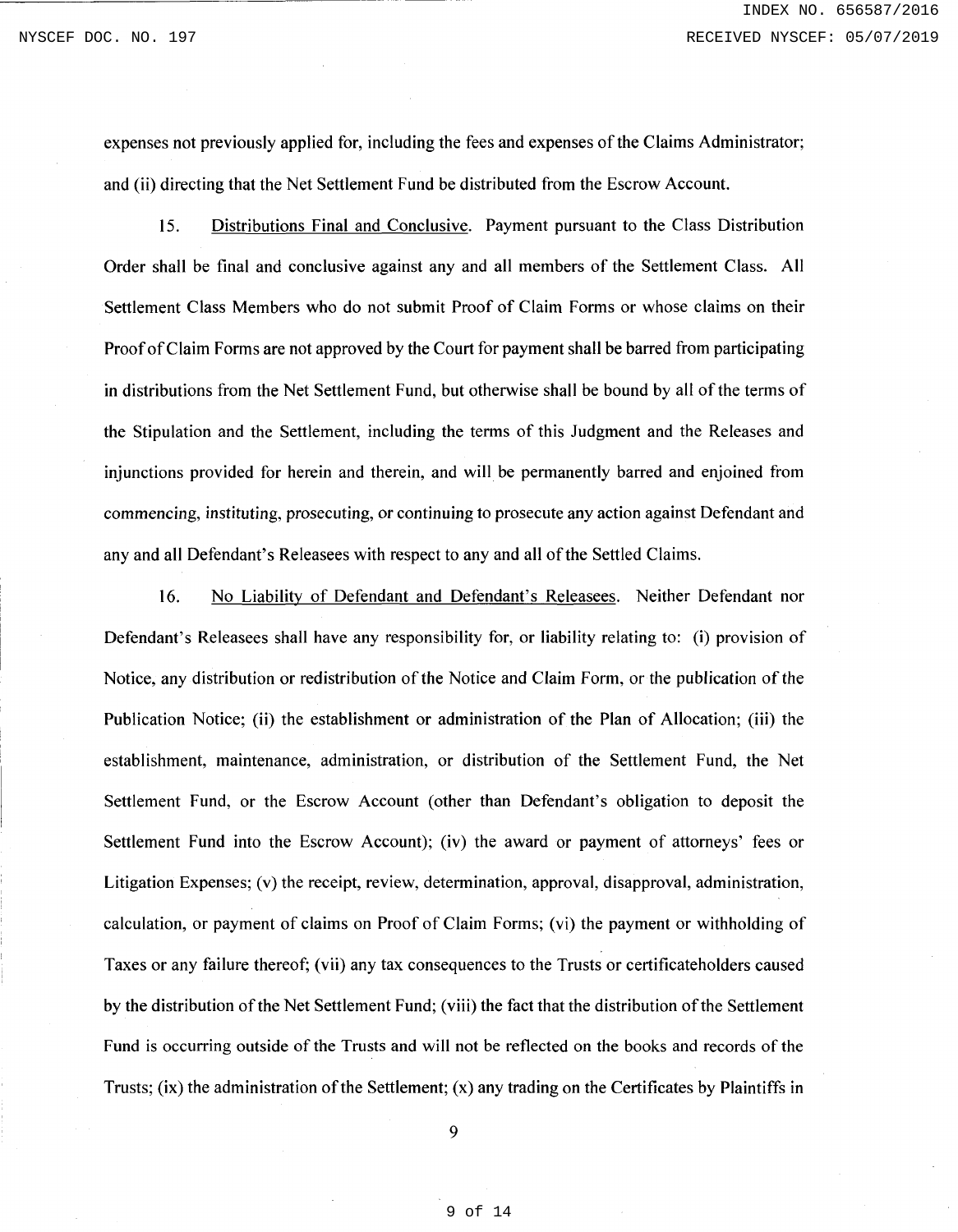connection with the Settlement; or (xi) any losses incurred by any person or entity in connection with any of the foregoing matters.

17. No Admissions. Whether or not the Effective Date occurs, the fact and terms of the Stipulation, any act performed or document signed in connection with the Settlement, and all negotiations, discussions, drafts, and proceedings in connection with the Settlement:

(a) shall not be offered against Defendant or any of the Defendant's Releasees as evidence of, or construed as, or deemed to be evidence of any presumption, concession, or admission by the Defendant or any of the Defendant's Releasees with respect to the truth of any fact alleged by Plaintiffs or the validity of any Claim that was or could have been asserted or the deficiency of any defense that has been or could have been asserted in the Actions or in any other litigation, or of any liability, negligence, fault, or other wrongdoing of any kind of the Defendant or any of the Defendant's Releasees or in any way referred to for any other reason as against the Defendant or any of the Defendant's Releasees in any civil, criminal, administrative, or other action or proceeding, other than such proceedings as may be necessary to effectuate the provisions of this Stipulation;

(b) shall not be offered against the Plaintiffs or any ofthe Plaintiffs' Releasees, as evidence of, or construed as, or deemed to be evidence of any presumption, concession or admission by the Plaintiffs or any of the Plaintiffs' Releasees that any of their claims are without merit, that Defendant or any of the Defendant's Releasees had meritorious defenses, or that damages recoverable would not have exceeded the Settlement Amount or with respect to any liability, negligence, fault or wrongdoing of any kind, or in any way referred to for any other reason as against the Plaintiff or any of the Plaintiffs' Releasees in any civil, criminal, administrative, or other action or proceeding, other than such proceedings as may be necessary to effectuate the provisions of this Stipulation;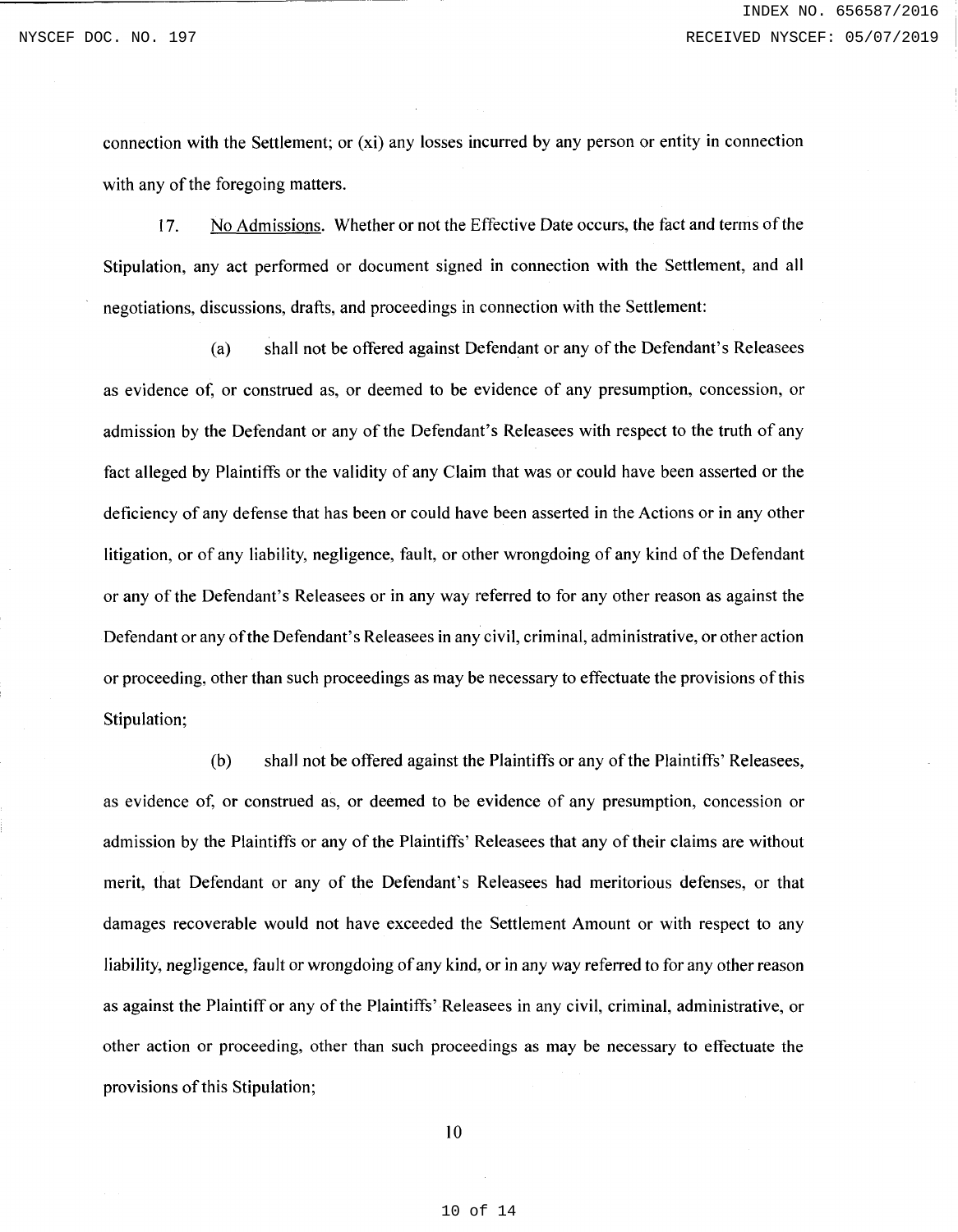(c) shall not be construed against any of the Parties or their Releasees as an admission, concession, or presumption that the consideration to be given hereunder represents the amount which could be or would have been recovered after trial; *provided, however,* that the Parties and their Releasees and their respective counsel may file the Stipulation and/or this Order and Final Judgment to effectuate the protections from liability granted hereunder and otherwise to enforce the terms of the Settlement.

18. Effect of Termination of Settlement. Ifthe Settlement is terminated as provided in the Stipulation or the Effective Date of the Settlement otherwise fails to occur: (i) this Judgment shall be vacated, rendered null and void and be of no further force and effect, except as otherwise provided by the Stipulation; (ii) this Judgment shall be without prejudice to the rights of Plaintiffs, the other Settlement Class Members and Defendant; (iii) the Parties shall revert to their respective positions in the Actions as of immediately prior to the execution of the Term Sheet on August 15, 2018, as provided in the Stipulation; and (iv) the Stipulation, the facts of the Settlement, and this Judgment shall not be admissible for any purpose except as set forth in the Stipulation.

19. Continuing Jurisdiction. Without affecting the finality of this Judgment in any way, this Court reserves jurisdiction over: (i) the administration, interpretation, implementation, and enforcement of the Settlement; (ii) the disposition or distribution of the Settlement Fund and Net Settlement Fund; (iii) any motion for an award of attorneys' fees and/or Litigation Expenses by Plaintiffs' Counsel in the Action; (iv) any motion to approve the Plan of Allocation; (v) any motion to approve the Class Distribution Order; and (vi) the Settlement Class Members for all matters relating to the Action. Additionally, all funds in the Escrow Account are *in custodia legis* of the Court and shall remain subject to the jurisdiction of the Court until such time as the funds are disbursed pursuant to the Stipulation and/or further order of the Court.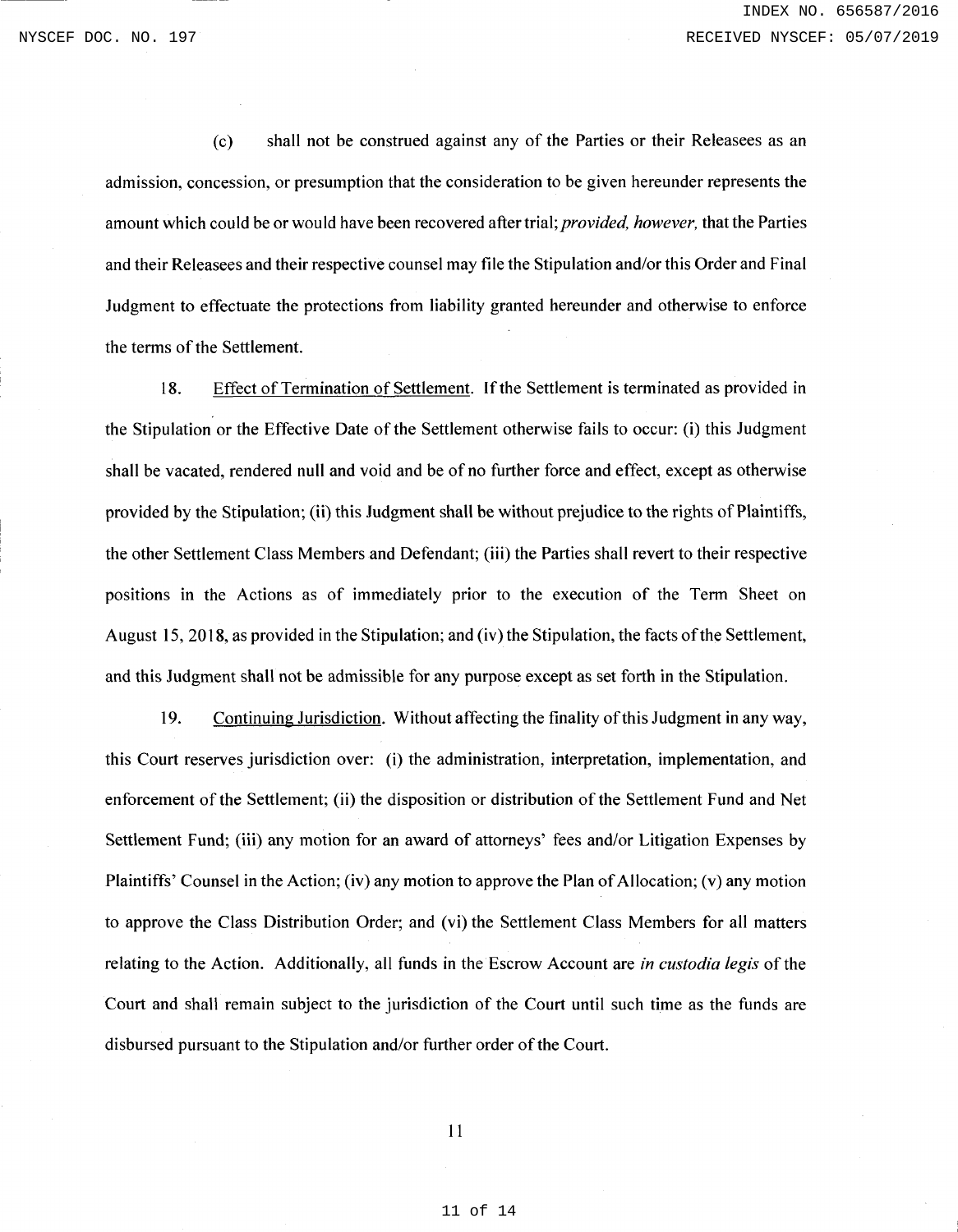----------------------------------- --

20. Certain Matters Independent of This Judgment. Separate orders shall be entered regarding approval of a plan of allocation and the motion of Plaintiffs' Counsel for an award of attorneys' fees and reimbursement of Litigation Expenses. Such orders shall in no way affect, disturb, or delay the finality of this Judgment and shall not affect or delay the Effective Date of the Settlement.

21. Entry of Judgment. There is no just reason to delay the entry of this Judgment as a Final Judgment in this Action. Accordingly, the Clerk of the Court is expressly directed to immediately enter this Final Judgment in this Action.

IT IS SO ORDERED this  $6$  day of *ray*<sub>2019</sub>. Hon. Andrew Borrok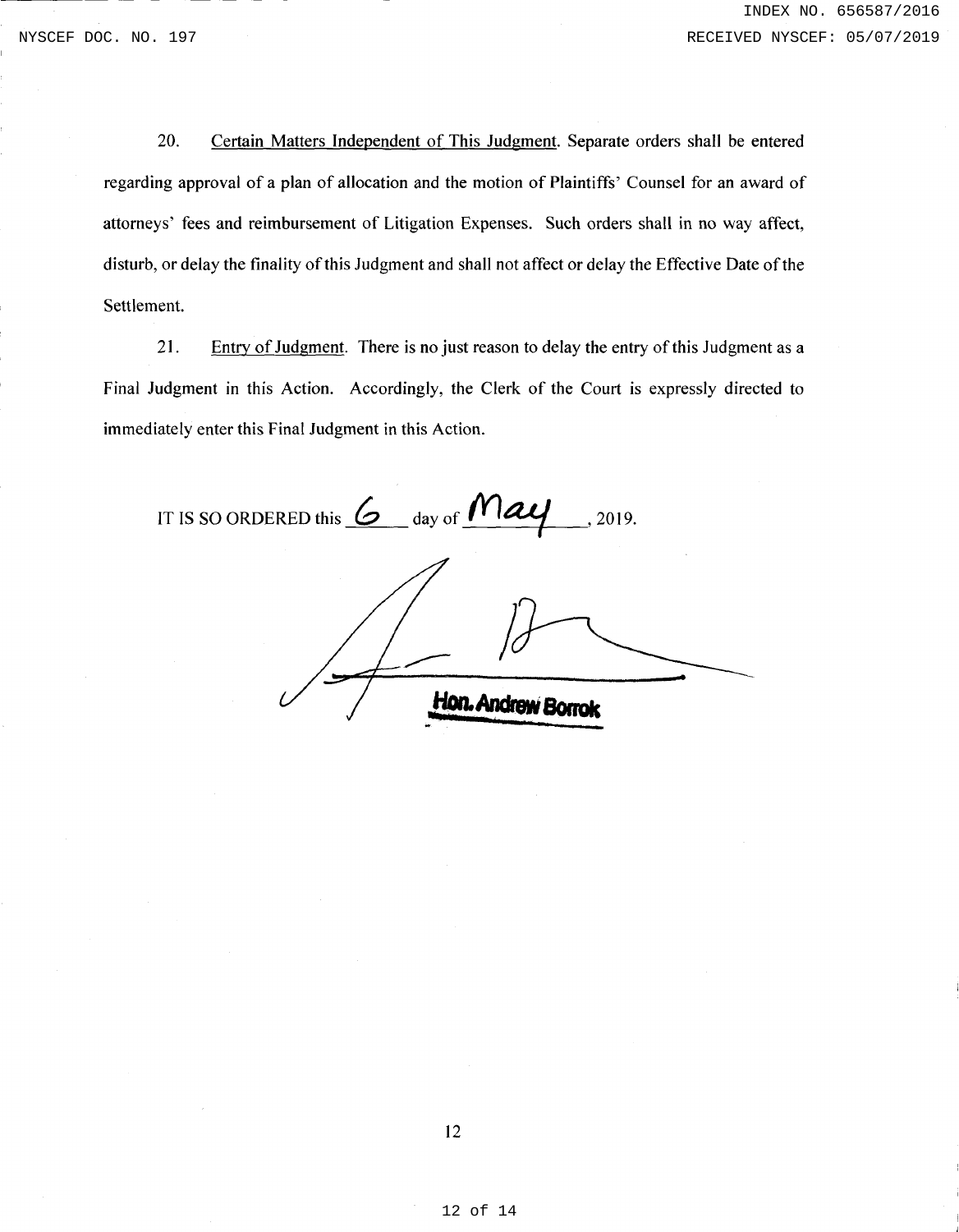13 of 14

 $\mathbf{t} \in \mathbb{C}^{|\mathcal{I}|}_{\infty}$